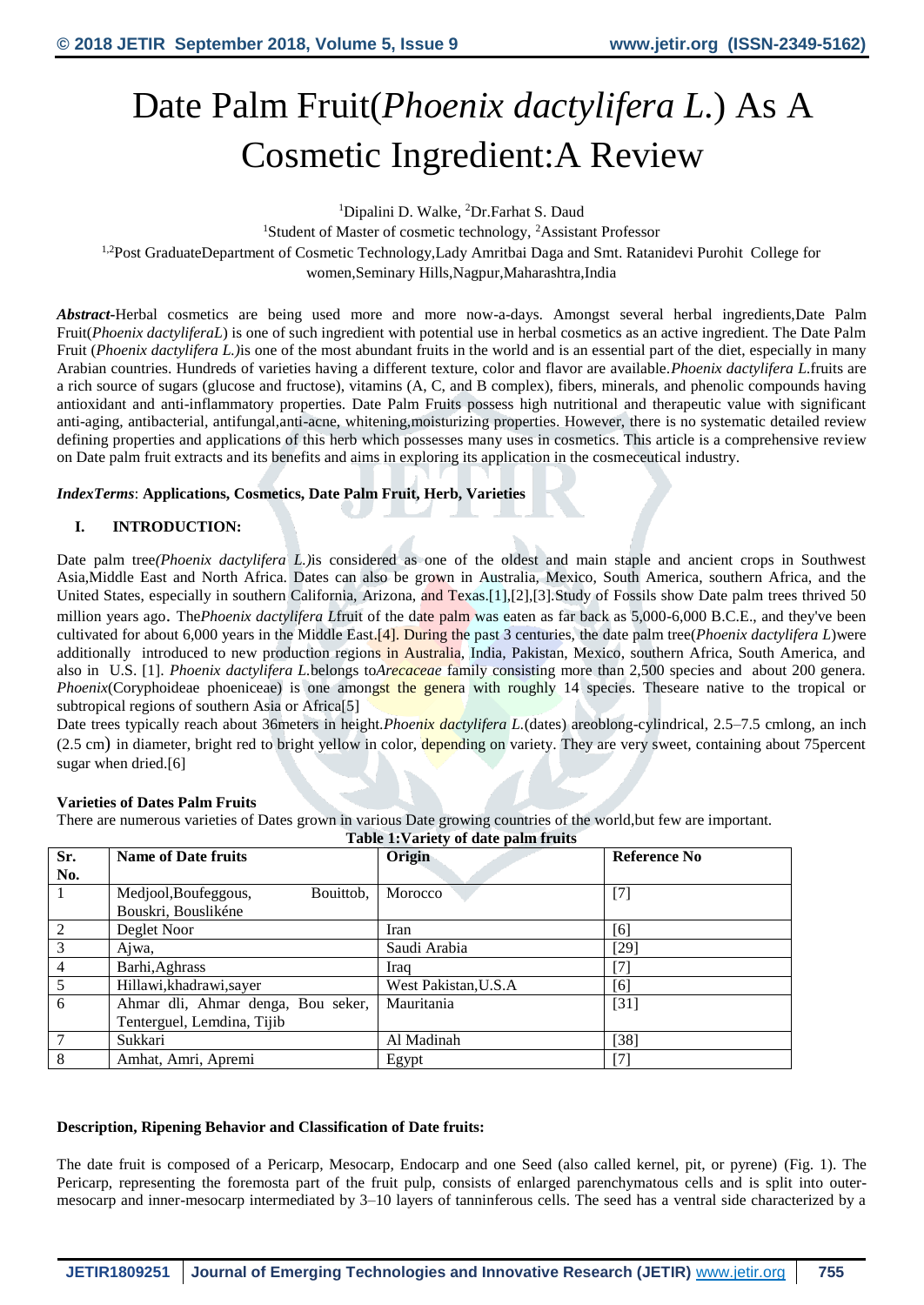furrow of varying depth and width running along its length. The dorsal side of the seed is convex with a small shallow hole called the micropyle under which lies the embryo. Seeds from different date varieties differ in the depth of the furrow and the position of the micropyle (central or peripheral) [8]



**Figure 1:Stages of Date Palm Tree (***Phoenix dactylifera L***.).**[9]

- (A) *Phoenix dactylifera L*. has different mature Stages according to DPP\* (Days Post-Pollination) showing Khalal, Rutab and Tamar.
- (B) The date fruit at *Tamar* stage showing the Epicarp, Mesocarp, Endocarp and Seed

*Phoenix dactylifera L*. fruits has five different stages according to stages of growth and ripening i.e *Hanabauk*, *Kimri*, *Khalal* (*or Bisr*),*Rutab*, and *Tamar* as shown in Fig. 1. The fruits become edible in the final three stages because of decreased bitterness, increased sweetness, and improved tenderness, and succulence [9]. Depending on the various maturity stages throughout growth and development of the date, totally different external and internal changes areascertained with color, sweetness, texture and chemical composition.[6]

# **II. PHYTOCHEMICALS PRESENT IN DATE PALM FRUITS:**

Phytochemicals are plant-derived chemicals. They are classified into 2 main categories: Primary metabolites, that occur in all cells and play an important role in the reproduction and metabolism of those cells, for instance amino acids and carbohydrates (sugars), nucleic acids; Secondary metabolites such as terpenes (a group of lipids), phenolics (derived from carbohydrates), alkaloids (derived from amino acids) which are characteristic of a limited range of species and have a biological impact on other  $[10]$ .

Many of biologically active constituents of medicinal, commercial and poisonous plants are classified as secondary metabolites. Date fruit is rich in phytochemicals such as carotenoids, polyphenols (e.g., phenolic acids, isoflavones, lignans, and flavonoids), tannins, and sterols. [11].

Below are the chemical constituents of one of the most famous dates- the Medjool dates which are most commonly used.



**Figure 2: Medjool Date Palm fruit [12]**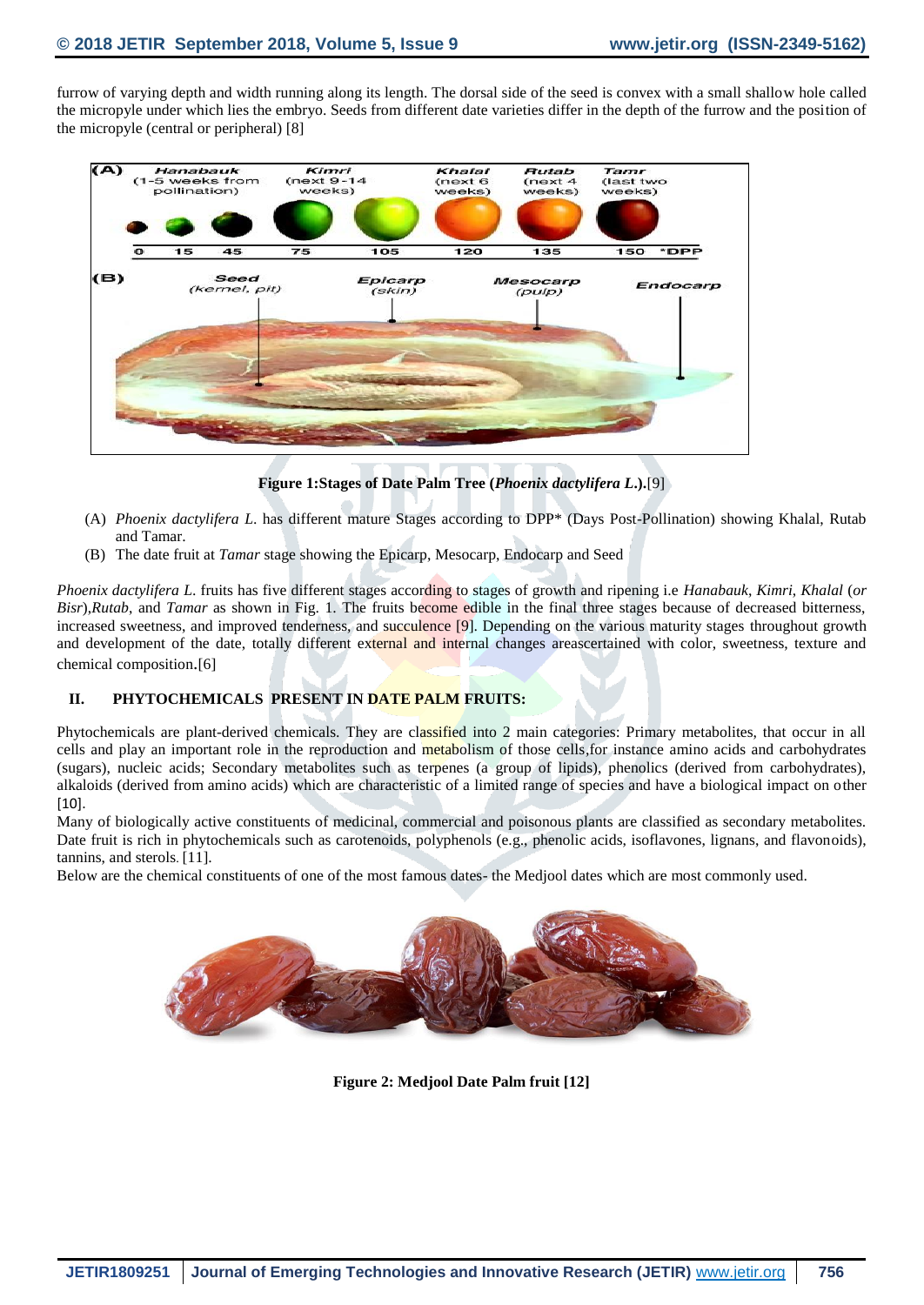| Principle             | Percentage<br>Of RDA | <b>Cosmetic Property Of Chemical Constituent</b>  | Reference      |
|-----------------------|----------------------|---------------------------------------------------|----------------|
| Carbohydrate          | 58%                  | Moisturizing agent                                |                |
| Total sugar           | 62-75%               | Act as humectants, prevent from sun-damaged       | [13]           |
| Total fat             | $<$ l $%$            | Act as emollient                                  | $[14]$         |
| Dietary Fiber         | 18%                  |                                                   |                |
| Moisture content      | 10-20%               | $\blacksquare$                                    | $\blacksquare$ |
| Protein               | 3%                   | Hair conditioner, moisture binding property       | $[15]$         |
| <b>Vitamins</b>       |                      |                                                   |                |
| Folate                | 4%                   | Skin Conditioner , Anti-photo-aging               | $[16]$         |
| Pantothenic           | 16%                  | Hair conditioner, moisturizing effect             | $[17]$         |
| acid                  |                      |                                                   |                |
| Niacin                | 10%                  | Improve the appearance of hair, skin.             | $[18]$         |
| Pyridoxine            | 19%                  | Hair & skin conditioner                           | $[19]$         |
| Riboflavin            | 4.5%                 | Skin Conditioning Agent                           | $[20]$         |
| Thiamin               | 4%                   | <b>Skin Conditioner</b>                           | $[21]$         |
| Vitamin A             | 5%                   | Wrinkle-fighter, lighten brown spots, anti acne   | $[22]$         |
| Vitamin C             | 3%                   | Moisturizing effect, anti-aging, anti-acne        | $[23]$         |
| Vitamin K             | $\mathfrak{2}$       | Anti-aging, improves under eye dark circles       | $[24]$         |
| Electrolyte           |                      |                                                   |                |
| Potassium             | 16%                  |                                                   | $\sim$         |
| Sodium                | 10%                  | $\overline{a}$                                    | $\sim$         |
| <b>Minerals</b>       |                      |                                                   |                |
| Calcium               | 6.5%                 | Anti-aging property                               | $[23]$         |
| Iron                  | 11%                  |                                                   |                |
| Magnesium             | 13%                  |                                                   |                |
| Manganese             | 13%                  |                                                   |                |
| Phosphorus            | 9%                   |                                                   |                |
| Copper                | 40%                  |                                                   |                |
| <b>Phytonutrients</b> |                      |                                                   |                |
| Carotene-ß            | $3 - 4%$             | Antioxidant, Anti ageing                          | $[25]$         |
| Lutein-               | $3 - 6\%$            | Antioxidant, Anti ageing                          | $[25]$         |
| zeaxanthin            |                      |                                                   |                |
| Syringic acid         | 1.24mg               | Anti ageing, anti oxidant                         | $[23]$         |
| Ferulic acid          | 2.74mg               |                                                   |                |
| Gallic Acid           | 5.53mg               |                                                   |                |
| Quercetin             | 1.5mg                |                                                   |                |
| Tannins               | $0.02 - 1.8\%$       | Anti inflammatory, antioxidant, Astringent effect | $[25]$         |

### **Table 2:Chemical Composition Of Date Palm Fruit, Medjool**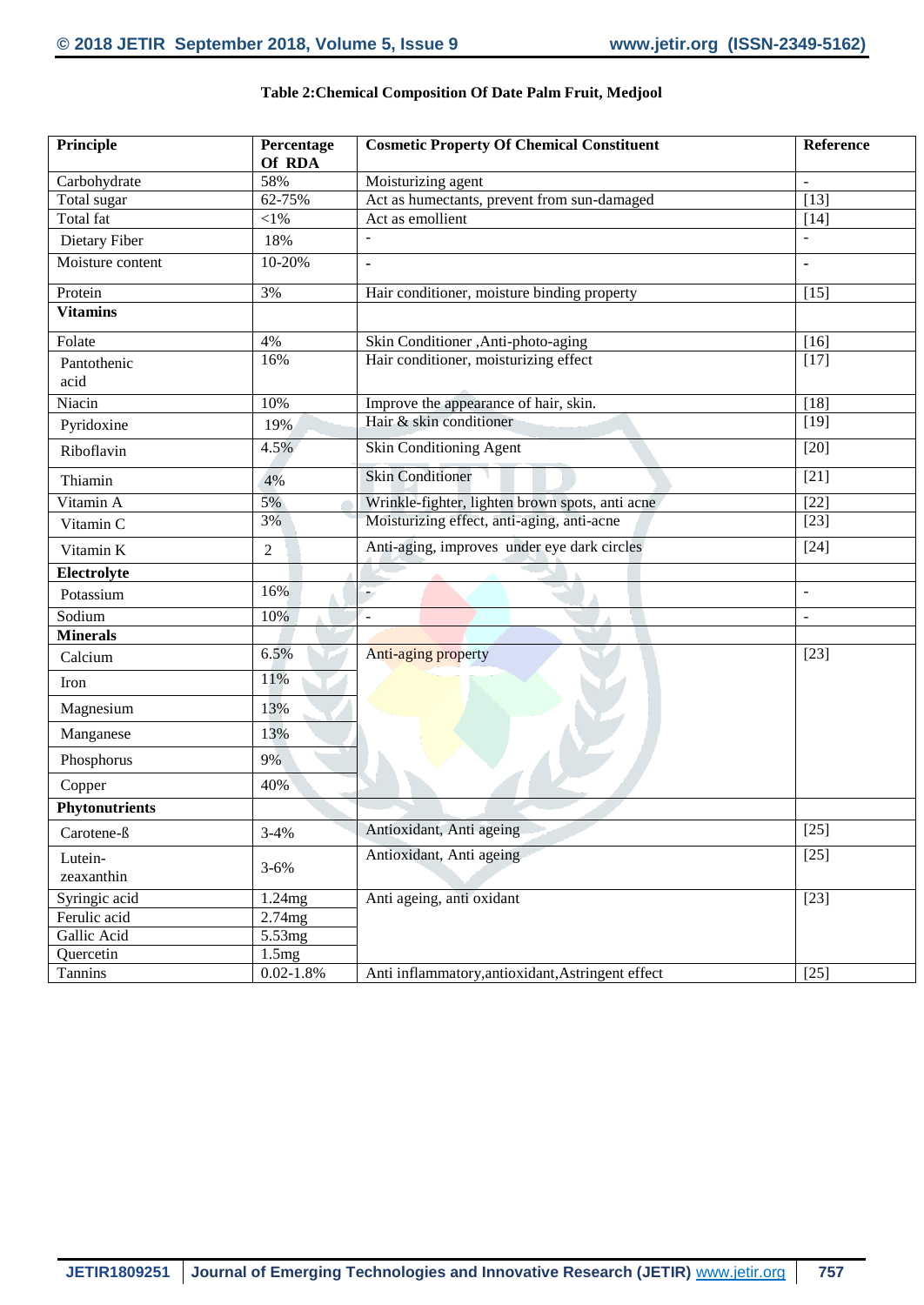





Gallic Acid

Syringic Acid

 $\frac{1}{C}H$ 

Ferulic Acid

#### **Flavanoids**





#### Carotenoids



**Beta Carotene** 



Lutein

**Fig.3Structure of some Polyphenols present in Date Palm fruit**[26],[27]

# **III. ROLE OF DATE FRUIT IN COSMETIC PRODUCT:**



**Figure 4: Role of Date Fruit in Cosmetic Product.**

Above figure shows role of date fruit in cosmetic product with multiple activities such as anti –inflammatory, moisturizing, antiaging, anti-acne , anti-microbial and whitening agent.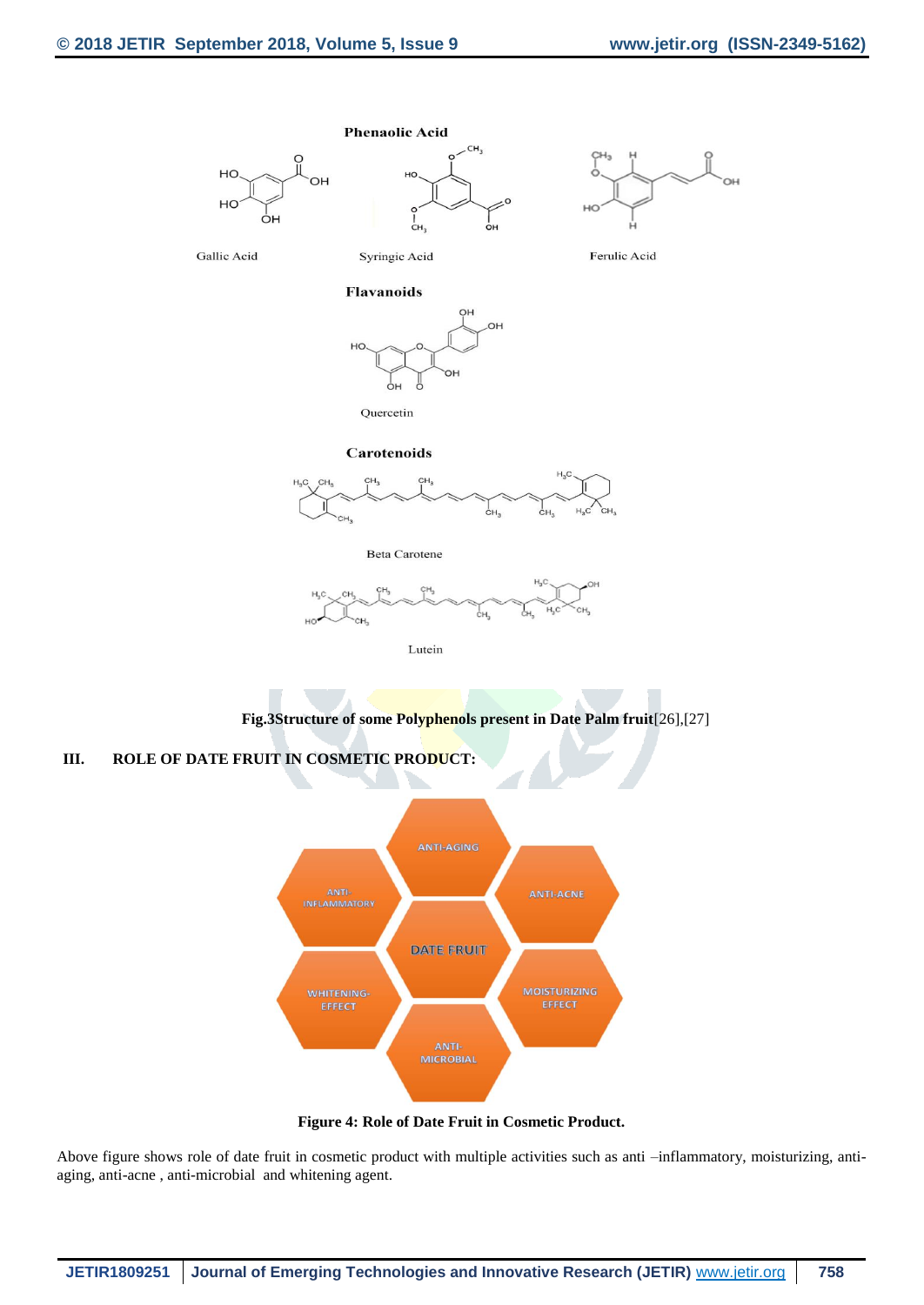Here is a brief study of different cosmetic properties of Date Palm fruit (*Phoenix dactyliferaL*.) and its uses and application in various skin care cosmetic products.

#### **a. Anti-Aging And Anti- Inflammatory Property:**

There are several studies pertaining to anti aging property of this herb. In a study carried out by Zineb G.et.al they demonstrated dates as a good source of anti-oxidant[28] while Vinson JA.et.al has showed that dates have the highest concentration of polyphenols among all the dried fruits [29]. Guo et al. studied found that date fruits possess the second highest antioxidant activity after Hawthorn among 28 fruits commonly consumed in China[30]. Among the Date varieties medjool is sweetervariety.It showed that the sugar fraction isolated from dates had the highestFerric-Reducing Ability of Plasma (FRAP) activity, as compared to other known refined sugars.[31]. Water extract of Ajwa Fruit has showed higher contents of total phenols than alcoholic. This study showed that date fruits are hydrophilic antioxidants this property is due to presence of polyphenols specifically flavanols [32].Among the sixMauritanianDate Fruit i.e.Ahmar dli,Ahmar denga, Bou seker, Tenterguel, Lemdina,Tijib etc.Bou seker cultivarat the *blah* stageexhibited the highest antioxidantactivity [33]. The date palm L. fruit extract improves characteristics necessary for the perception of skin aging and functions as a skin care ingredient[23]. Antioxidant power of red palm fruit oil can slow down the premature aging processes by protecting the skin against damaging UV rays [34].

The *P. dactylifera* extract also possesses anti-inflammatory activity, which may be due to the presence of flavonoids and other polyphenol compounds[35]. In a recent experiment by Meer, S.et.al it is reported that there was a marked decrease within the erythroderma with application of the cream formulation containing date fruit extract [23].

#### **b. Antimicrobial Effect:**

The date palm fruit extract has adequate antibacterial and antifungal activity. Presence of different polyphenols is responsible for its antifungal activity especially against *Fusariumoxysporum f. sp. Albedinis (Foa)*[36].The date syrup polyphenols decreased the growth for*S. aureus andE. coli*,and have discovered that it acts as a prooxidant by generating hydrogen peroxide that mediates bacterial growth inhibition as a result of oxidative stress [37]

Date leaves' extracts showed inhibitory effect on the growth of *S. aureus* and *B. subtilis* and resistance to *P. aeruginosa* and *E. coli*. MIC of methanol and ethanol (70%) leaves' extract was 100 and 250 mg/ml for *S. aureus* and *B. subtilis*, respectively; however, all the bacteriaumhave resistance to date fruits extracts[38].The antimicrobial activity of date palm (*P.dactilifera L*) may be due the presence of phenolics, flavonoids and terpenoids*.*[39].The methanolic extract of Sukkari Date Fruit gives antifungal activityagainst Fusarium oxysporum, Fusarium spp., Fusarium solani, A. alternate due to presence of alkaloids, flavonoids, saponins, terpenoids, steroids, tannins, cardioglycosides, amino acids and proteinsand the aqueous and methanolic extract of Sukkari Date Fruit gives antibacterial effect against Bacillus subtilis, Escherichia coli and Pseudomonas aeurogenosa [40].

#### **c. Moisturizing effect**

In a recent experimental study,the application of cream formulation containing date fruit extract showed a marked increase within skin moisture contents.[23]

The presence of phenolic acids and vitamins like Ascorbic acid and Vitamin E is reported within flesh and the pit of the date palm fruit(Phoenix dactylifera L.) [41].

The Clinical trials conducted using topically applied Date fruit formulation to treat photoaging showed that Date fruit is significantly superior in increasing epidermal glycosaminoglycan and dermal thickening [42].

Date fruit extract also helps in stimulating dermal fibroblasts, which increases collagen synthesis, resulting in an improvement of the hydration level [23].

Red Palm Oil contains saturated fats and lipids,vitamin E, which serves as perfect moisturizer for skin and hair [43].

# **d. Anti-Acne Effect**:

Anthocyanidins polymers have the antifungal properties whichare screened that offer a very important value of these molecules for many applications regarding to pharmaceutical engineering [44].

In a recentstudy a topical cream containing *Phoenix dactylifera L.* fruit extract showed decrease in skin sebum contents (anti-acne effects)[23].

Dates are rich in many types of fatty acids amongst which oleic and linoleic acid are the most important [45].

These fatty acids inhibit the enzyme  $\alpha$ -1 reductase, which causes a decreased production of sebum [46].

#### **e. Whitening Effect:**

Skin color is determined by pigmentation and protects the body against UV radiations. It is due to the presence of a pigment named melanin. Melanocytes help to synthesize melanin stored in melanosomes. Melanosomes are spread into the skin by melanocytes with the help of dendrites and with the spread of these melanosomes, the melanin also spreads [47].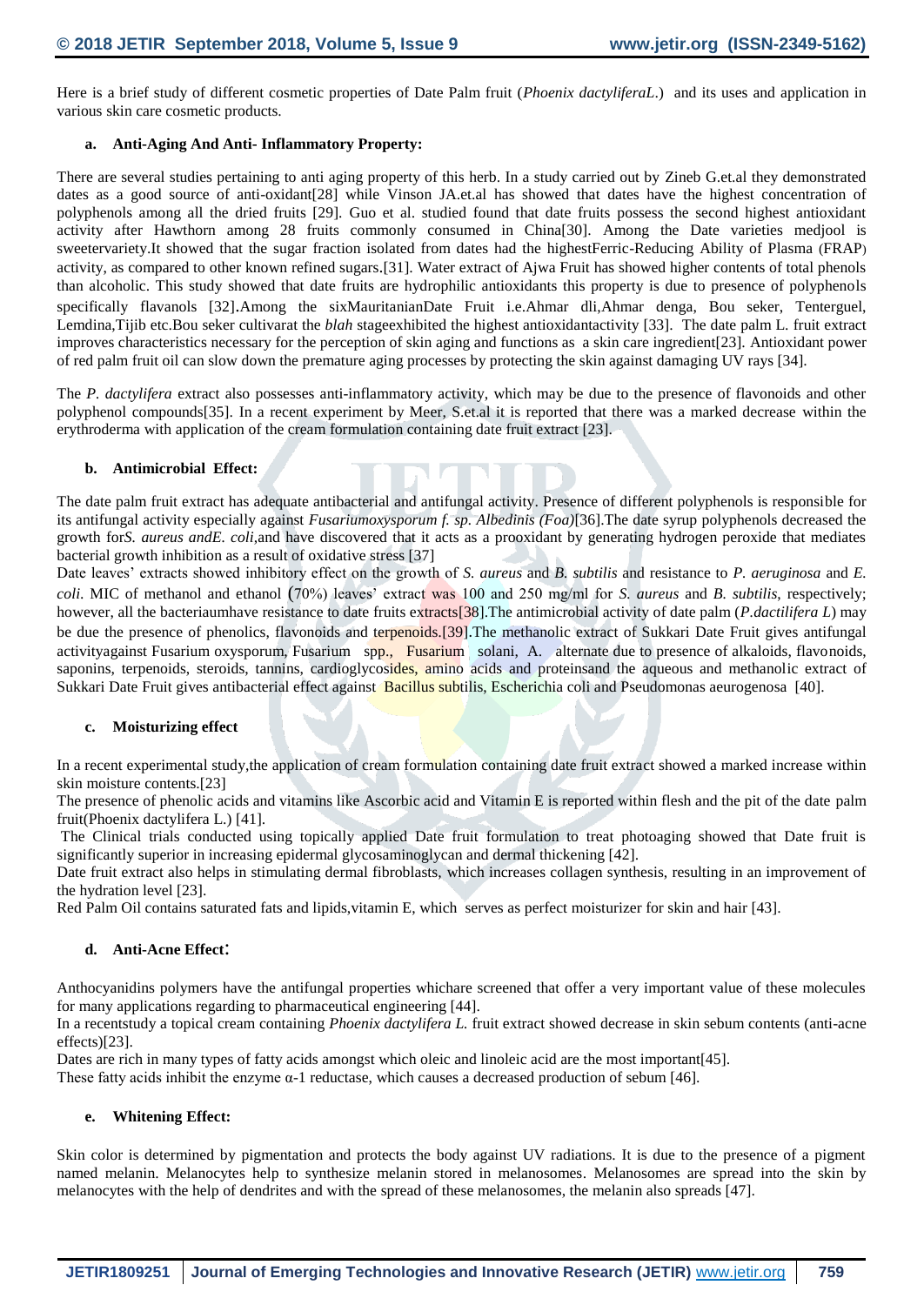In a recentstudy a topical cream containing *Phoenix dactylifera L.* fruit extract showed a significant decrease in skin melanin with the application of cream from Weeks 1 to 8 [23]. This might be attributed to its Vitamin C and Niacin content.

#### **f. Date Fruit For Hair :**

Red Date Palm has applications in hair care.



Figure .3 Red Date Palm fruit [34]

| Table 3: Major Nutrient content of Red palm oil [48] |                               |  |  |  |
|------------------------------------------------------|-------------------------------|--|--|--|
| <b>Chemical constituent</b>                          | <b>Concentrations in 14gm</b> |  |  |  |
| <b>Total Vitamin E</b>                               | 11.20mg                       |  |  |  |
| $\alpha$ -tocopherol                                 | 2.26mg                        |  |  |  |
| $\alpha$ -tocotrienol                                | 2.97mg                        |  |  |  |
| δ-tocotrienol                                        | 1.28mg                        |  |  |  |
| $\gamma$ to cotrienol                                | 4.68mg                        |  |  |  |
| <b>Total Carotenes</b>                               | $7 \text{ mg}$                |  |  |  |
| $\alpha$ -carotene                                   | 2.59mg                        |  |  |  |
| β-carotene                                           | 3.32mg                        |  |  |  |
| <b>Sterols</b>                                       | 6 <sub>mg</sub>               |  |  |  |
| Squalene                                             | 5mg                           |  |  |  |

Red Date Palm Oil is rich in VitaminE which promotes cell growth of skull skin and hair follicle which gives strong hair. Vitamin E content decreases hair loss and graying of hair.The presence of carotenes in red palm oil also responsible for the growth of hairand prevent the hair from becoming weak and brittle.Red Palm Fruit Oil contains the antibacterial components which help to maintain cleaner scalp that is free from parasites such as lice and dandruff and create the healthy conditions for hair growth[43]. Iron and Vitamin C present in Date Palm fruit pevent hair loss. Date palm fruits are the rich source of vitamin B and iron which attribute long, dense, and strong hair. Protein and calcium provide moisture to hair root and prevent from damaged and rough hair[49].

#### **IV. CONCLUSION:**

There are various synthetic ingredients available in the market but they are expensive and may show adverse effect on skin and hair.In this systematic review, the cosmeceutical studies conductedon*Phoenix dactyliferaL.*indicate the immense potential of this plant in the treatment of conditions such as aging, acne, inflammation,dryness of skin and hair, bacterial and fungal infection,whitening of skin etc.As the global interest towards herbal cosmetic is increasing due to safety issues of synthetics, fruits such as 'Dates' can be considered as 'safe for use' in as a cosmetic active. This review targets *Phoenix dactylifera L.* as a potentially safe and affordable,effective fruit that has importantcosmeceutical values and benefits.

#### **Acknowledgments**

The authors are grateful to Dr.D.kotwal, Principal, Lady Amritbai Daga College, Seminary Hills, Nagpur, and Dr. S.Sakharwade for providing necessary support and guidance.

#### **REFERENCES:**

- 1. Chao C. C. T., Krueger R. R.,"The date palm (*Phoenix dactylifera* L.):The overview of biology, uses, and cultivation". *Hortscience*, 42, 1077–1082,Aug (2007)
- 2. Al-Harrasi A., Rehman NU., Hussain J., Khan AL., Al-Rawahi A., Gilani S. A., et al.,"Nutritional assessment and antioxidant analysis of 22 date palm (*Phoenix dactylifera*) varieties growing in Sultanate of Oman", *Asian Pacific journal of tropical medicine*7S1:S591-8,Sep(2014)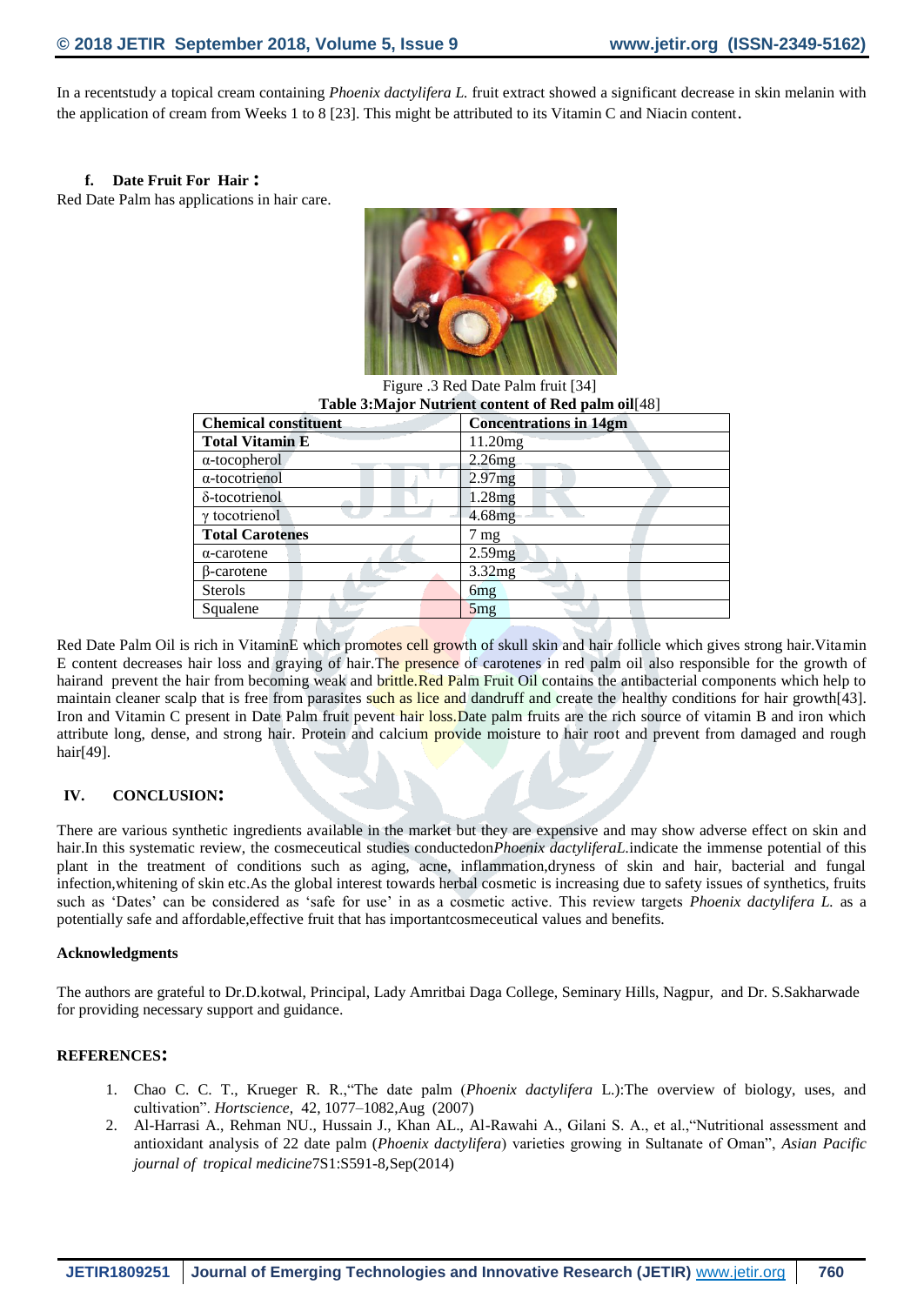- 3. Hazzouri, K. M., Flowers. J. M.. Visser, H. J., Khierallah, H. S., Rosas, U., Pham, G. M., et al.. "Whole genome resequencing of date palms yields insights into the diversification of a fruit tree crop", *Nat. Commun.* 6:8824.,Nov(2015)
- 4. Susan Russo, "Medjool: A Date to Remember", Oct(2007)(https://www.npr.org/templates/story/story.php?storyId=15282847)
- 5. Siddiq M., Aleid S. M., and Kader A. A., "Dates Postharvest Science, Processing Technology and Health Benefits*",*  1st Edn*.* New Delhi: Wiley-Blackwell, Dec(2013).
- 6. A. Krishnmurthi,"The Wealth Of India",Vol Viii:Ph-Re;Publications And Information Directorate,CSIR,Hill Side Road,Ew Delhi,India, 19-23,1969
- 7. Sedra M, "Development of New Moroccan Selected Date Palm Varieties Resistant to Bayoud and of Good Fruit Quality", *[DatePalmBiotechnology](https://link.springer.com/book/10.1007/978-94-007-1318-5)*515,( 2011)
- 8. Shomer H. Borochov-Neori, B. Luzki, U, "Morphological, structural and membrane changes in frozen tissues of madjhoul date (Phoenix dactylifera L.)fruits", *Postharvest Biology and Technology* ,Volume 14 Issue 2,207-215 Oct (1998) (https://doi.org/10.1016/S0925-5214(98)00029-5)
- 9. Ghnimi S. Umer S,Karim A,Kamal-Eldin A, "Date fruit (*Phoenix dactylifera* L.): An underutilized food seeking industrial valorization",*NFS Journal*Volume 6,1-10March 2017 ,(https://doi.org/10.1016/j.nfs.2016.12.001)
- 10. Schmidt B.M, Diana M. Klaser Cheng, "Ethnobotany: A Phytochemical Perspective",John Wiley And Sons publication,111 Sep (2017)
- 11. Martín-Sánchez A .M., Cherif S., Ben-Abda J., Barber-Vallés X., Pérez-Álvarez J. Á., and Sayas-Barberá E. "Phytochemicals in date co-products and their antioxidant activity". *Food Chem*. 158, 513–520.Sep (2014). (doi: 10.1016/j.foodchem.2014.02.172
- 12. "Medjool Date Palm –Same Day creative solution" (https://www.samedaycreativesolutions.com/medjool-datepalms.html)
- 13. http://www.skinstore.com[/blog/skincare/skin-benefits-sugar/](http://www.skinstore.com/blog/skincare/skin-benefits-sugar/)
- 14. Berdick M., "The role of fats and oils in cosmetics", *Journal of American oil chemist society,*49(7):406-9,Aug(1972) (https://www.researchgate.net/publication/18127672\_The\_role[\\_of\\_fats\\_and\\_oils\\_in\\_cosmetics\)](https://www.researchgate.net/publication/18127672_The_role_of_fats_and_oils_in_cosmetics)
- 15. https://www.[formulatorsampleshop](https://www.formulatorsampleshop.com/Proteins-s/2310.htm).com/Proteins-s/2310.htm
- 16. Debowska .R.M, Rogiewicz K., .Iwanenko T, .Kruszewski M,Eris I.,Folic acid (folacin) New application of a cosmetic ingredient, *Kosmetische Medizin* 3/2005
- 17. <https://www.cosmeticsinfo.org/ingredient/panthenol-and-pantothenic-acid>
- 18. <https://www.cosmeticsinfo.org/ingredient/niacinamide-and-niacin>
- 19. <https://cosmeticsinfo.org/ingredient/pyridoxine-hcl>
- 20. <https://www.ewg.org/skindeep/ingredient/723294/RIBOFLAVIN/#.W2JhbWNlC01>
- 21. [https://www.ewg.org/skindeep/ingredient/706525/THIAMINE\\_HYDROCHLORIDE/#.W2JmbmNlC01](https://www.ewg.org/skindeep/ingredient/706525/THIAMINE_HYDROCHLORIDE/#.W2JmbmNlC01)
- 22. <https://www.canyonranch.com/blog/beauty/the-skin-benefits-of-vitamin-a/>
- 23. Meer, S.; Akhtar, N.; Mahmood, T.; Igielska-Kalwat, J , "Efficacy of *Phoenix dactylifera* L. (Date Palm) Creams on Healthy Skin", *Cosmetics* , Volume 4 Issue 2,13 , Apr (2017)(https://doi.org/10.3390/cosmetics4020013)
- 24. <https://www.paulaschoice.com/ingredient-dictionary/vitamins/vitamin-k.html>
- 25. Rudrappa U, "Dates nutrition facts" (2018), (<https://www.nutrition-and-you.com/dates.html>)
- 26. Yasin B.R., El-Fawal, Hassan A.N., Mousa S.A.,"Date (*Phoenix dactylifera*) Polyphenolics and Other Bioactive Compounds: A Traditional Islamic Remedy's Potential in Prevention of Cell Damage, Cancer Therapeutics and Beyond", *International Journal Of Molecular Science,* 16(12): 30075–30090, Dec (2015)
- 27. Eimad dine TariqBouhlali ET, Jaouad El Hilaly JE, Jamal Ennassir J, Mohamed Benlyas M, Chakib Alem C, Mohamed-Yassine Amarouch MY, Younes Filali-Zegzouti Y,"Anti-inflammatory properties and phenolic profile of

six Moroccan date fruit (*Phoenix dactylifera L.*) varieties",*Journal Of King Saud University-Science,* Aug (2017)

- 28. Zineb G, Boukouada M, Djeridane A, Saidi M, Yousfi M., "Screening of antioxidant activity and phenolic compounds of various date palm (*Phoenix dactylifera*) fruits from Algeria Mediterranean", *Journal of Nutrition and Metabolism,* Volume5, no. 2,119-126, Oct (2012)
- 29. Vinson JA, Zubic L, Bose P, Samman N, Proch J., " Dried Fruits: Excellent in Vitro and in Vivo Antioxidants", *Journal of American College of Nutrition.*Volume 2[4,Issue 1,](https://www.tandfonline.com/toc/uacn20/24/1)44-50 Mar (2004)
- 30. Guo, C., Yang, J., Wei, J., Li, Y., Xu, J., and Jiang, Y., " Antioxidant activities of peel, pulp and seed fractions of common fruits as determined by FRAP assay",*Nutrition. Research*, Volume 23 Issue 12, 1719–1726 Dec (2003). (doi: 10.1016/j.nutres.2003.08.005)
- 31. Phillips K. M., Carlsen, M. H., Blomhoff R.,"Total antioxidant content of alternatives to refined sugar", *Journal of Americ. Dietetic Association*,109(1):64-71, Jan(2009)
- 32. Saleh, E. A., Tawfik, M. S., and Abu-Tarboush, H. M., " Phenolic contents and antioxidant activity of various date palm (*Phoenix dactylifera* L.) fruits from Saudi Arabia.",*Food and Nutrition Science* , volume 2 No10, 1134– 1141,(2011)(doi: 10.4236/fns.2011.210152)
- 33. Lemine, M., Mint, F., Mohamed Ahmed, M. V. O., Ben Mohamed Maoulainine, L., Bouna, Z. E. A. O., et al.,"Antioxidant activity of various Mauritanian date palm (*Phoenix dactylifera* L.) fruits at two edible ripening stages". *Food Science Nutrition*Vol 2, 700–705, Sep (2014),(doi: 10.1002/fsn3.167)